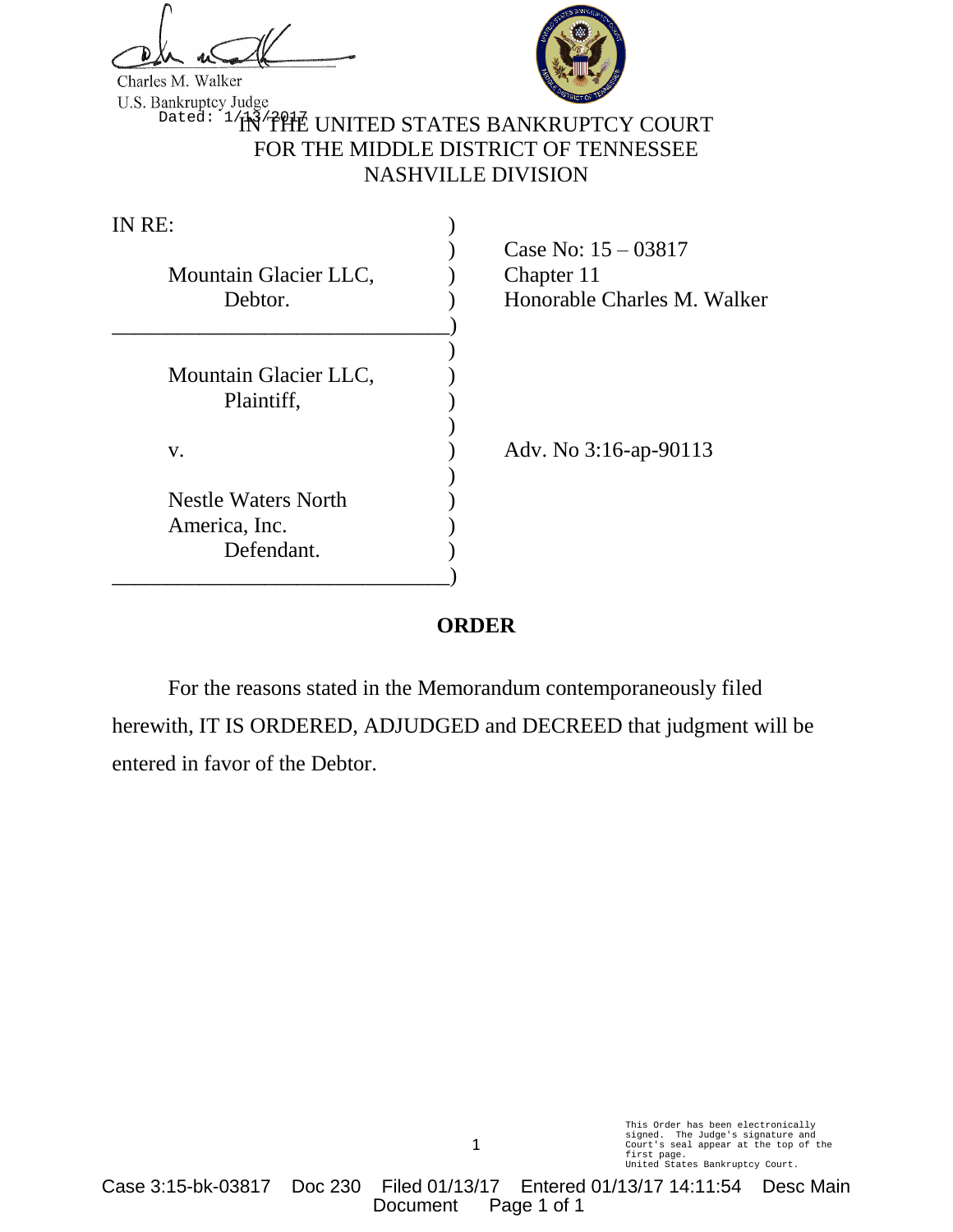Charles M. Walker



<sup>Dated: 1</sup>/j\\{^f}HE UNITED STATES BANKRUPTCY COURT FOR THE MIDDLE DISTRICT OF TENNESSEE NASHVILLE DIVISION

| IN RE:                                                    |                                                                    |
|-----------------------------------------------------------|--------------------------------------------------------------------|
| Mountain Glacier LLC,<br>Debtor.                          | Case No: $15 - 03817$<br>Chapter 11<br>Honorable Charles M. Walker |
| Mountain Glacier LLC,<br>Plaintiff,                       |                                                                    |
| V.                                                        | Adv. No 3:16-ap-90113                                              |
| <b>Nestle Waters North</b><br>America, Inc.<br>Defendant. |                                                                    |

## **Memorandum Opinion**

Before the court is the reorganized debtor, Mountain Glacier, LLC's (the "Debtor") adversary Complaint against Nestle Waters North America, Inc. ("Nestle") seeking declaratory judgment pursuant to 28 U.S.C. § 220. The Debtor seeks a determination as to whether the Debtor's confirmed plan of reorganization preserved its interest in and right to pursue a prepetition claim against Nestle. The Debtor now seeks summary judgment.

### **Jurisdiction**

Nestle sought to withdraw the reference by motion to the District Court for the Middle District of Tennessee. In its order denying Nestle's motion to withdraw, the district court found that this matter is a "core proceeding" as it involved the interpretation of an order from another court. The district court declined to take on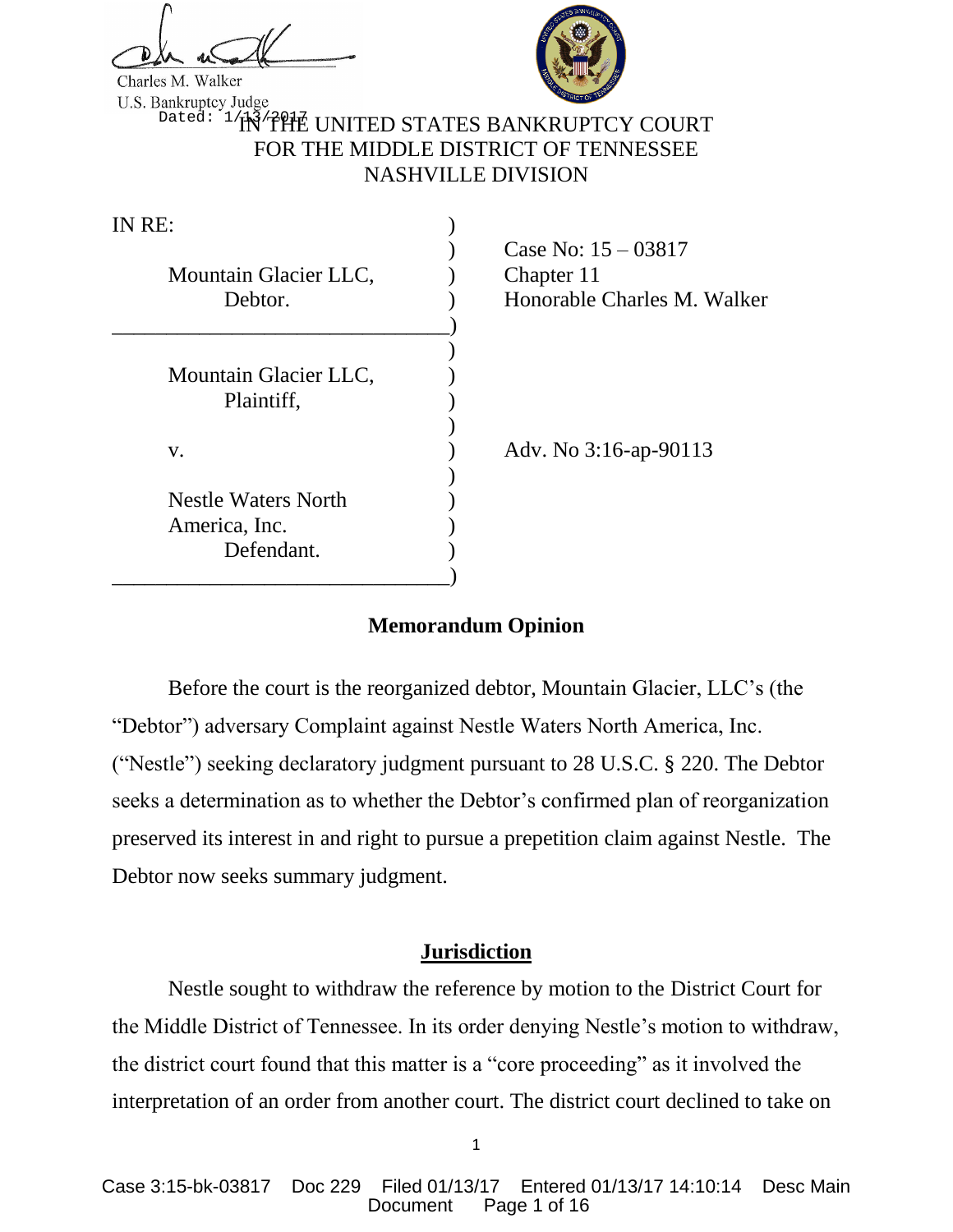that task, and denied the motion to withdraw the reference. [ECF Doc. 53, at 3] Therefore, this court may conduct appropriate proceedings and enter a final order in this matter. 28 U.S.C. § 157(b)(1).

#### **Background**

The Debtor filed for relief under Chapter 11 of the Bankruptcy Code<sup>1</sup> on June 3, 2015 and filed its amended and restated plan of reorganization on February 15, 2016 (the "Plan"). This court entered an order confirming that Plan on February 17, 2016 (the "Order").

Prior to the commencement of this Chapter 11 case, the Debtor and Nestle were parties to an arbitration styled *Nestle Waters North America, Inc. v. Mountain Glacier LLC*, administered by Judicial Arbitration and Mediation Services in Chicago, Illinois for which the arbitrator is Hon. Nan Nolan (the "Arbitration"). The Arbitration was stayed by the filing of the Chapter 11 petition. The Arbitration had been fully disclosed on Debtor's Schedule B, Personal Property, as a "contingent and unliquidated" claim.

Following the effective date of the Plan, the Debtor sought to further pursue its claims against Nestle in the Arbitration. Nestle responded by requesting dismissal of the Arbitration because the Order did not contain language sufficient to preserve the claims in the Arbitration. Failure to properly preserve the claims would trigger *res judicata* and prohibit the Debtor from further pursuing the Arbitration claims. The Debtor disputes this position and through this adversary proceeding, seeks declaratory judgment interpreting the Plan and Order.

l

<sup>&</sup>lt;sup>1</sup> 11 U.S.C. § 101 *ff*. Any reference to "section" or "the Code" is a reference to the Bankruptcy Code unless another reference is stated.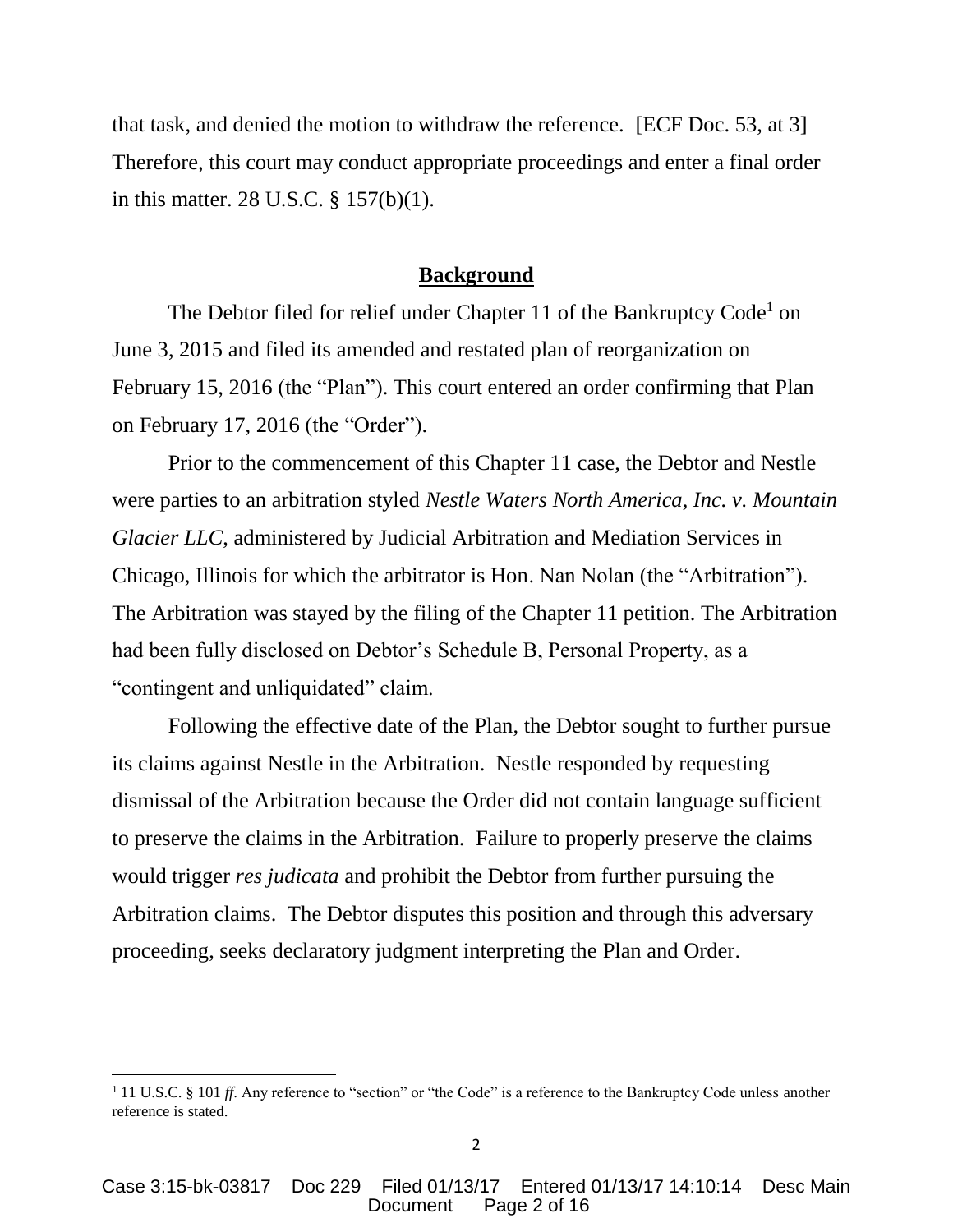## **Joint Pretrial Statement**

The pretrial statement submitted jointly by the parties asserted the following legal issues:

- 1. Whether this matter is a core proceeding in which this Court may issue a final order.
- 2. Whether the Debtor's claims against Nestle in the Arbitration are barred, in whole or in part, for lack of jurisdiction.
- 3. Whether the Debtor's claims against Nestle in the Arbitration are barred, in whole or in part, by the doctrines of waiver, estoppel, laches and/or ratification.
- 4. Whether the Debtor's claims against Nestle in the Arbitration are precluded by the doctrine of *res judicata* by the entry of the Confirmation Order.

# **The Disclosure Statement and Plan**

A determination of the above-referenced issues requires an examination and interpretation of the language and provisions subject to the Order, specifically, the relevant sections of the Disclosure Statement and the Plan. The Debtor's Disclosure Statement Accompanying Debtor's Amended Plan of Reorganization was filed December 9, 2015 [ECF Doc. 169], and provides in relevant part:

### **III. SUMMARY OF ASSETS B. Accounts and Causes of Action.** \*\*\*

The Debtor also has certain claims against parties in pending litigation that were in existence prior to the commencement of this case. These matters include a counterclaim asserted by the Debtor's principal, Jay Peterson, against State Bank of Herscher in district court litigation pending in the Central District of Illinois and a counterclaim asserted by the Debtor against Nestle Waters North America, Inc. in arbitration pending in Chicago, IL before Arbitrator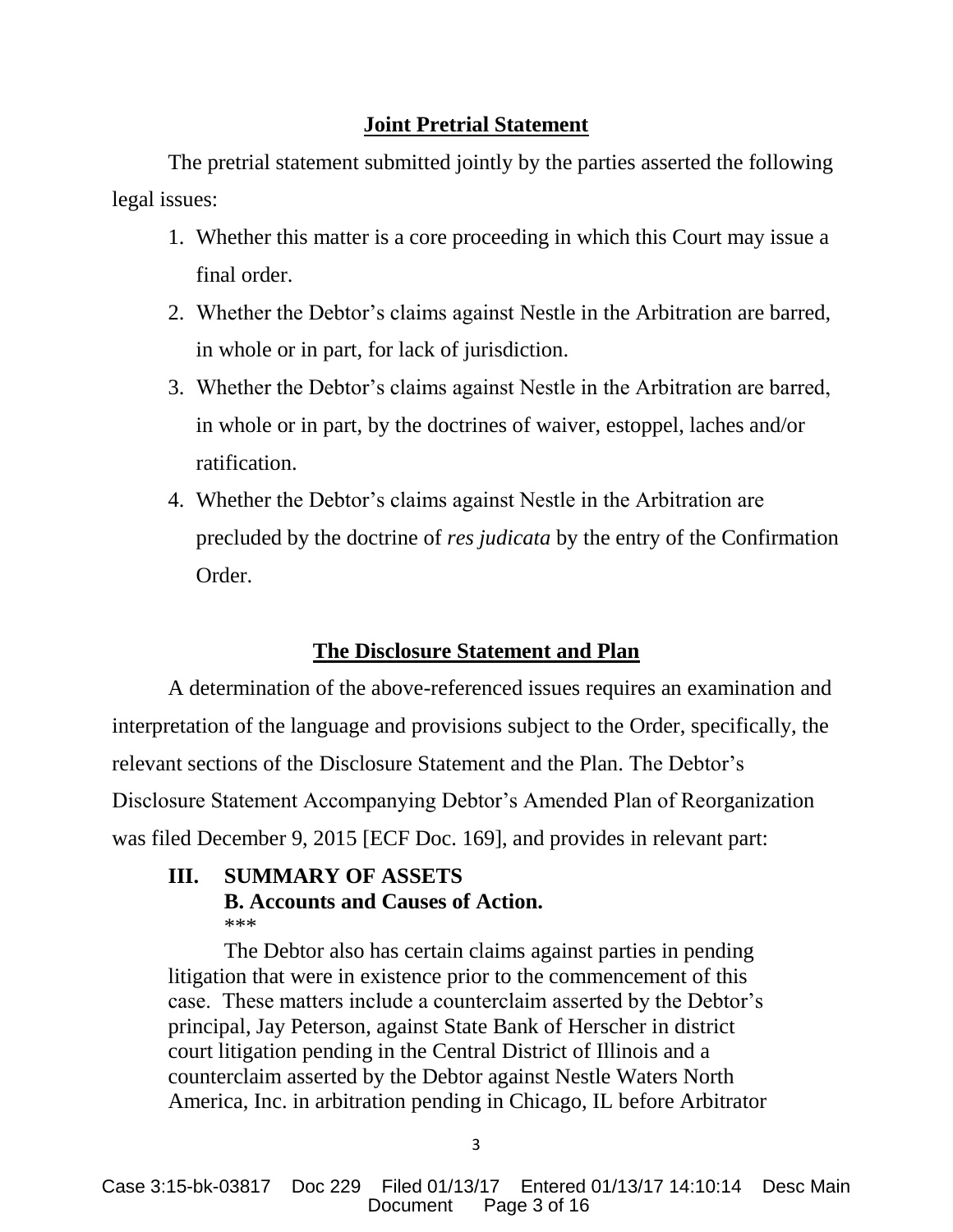Nan Nolan. Since the litigation of these actions were stayed as to the Debtor upon the commencement of this Chapter 11 case, these claims remain unliquidated and have unknown value.

# **IV. SUMMARY OF LIABILITIES** \*\*\*

## **C. Unsecured Debt.**

\*\*\*

The Debtor's unsecured debt, as reflected on the Debtor's Schedules, is approximately \$1,620,180.32. Most of the unsecured debt is outstanding trade obligations, with the largest claims being \$207,331.00 owed to a related company, Evansville Bottling, and a disputed claim asserted by Nestle Waters in the amount of \$581,642.26. Additionally the Debtor has unsecured deficiency claims owing to Herscher in the approximate amount of \$3 million and BFS in the principal amount of \$508,315.

## **V. LIQUIDATION ANALYSIS**

For this Plan to be approved by the Court, a determination may be necessary that the Plan will provide to each creditor or equity security holder an amount, as of the Effective Date of the Plan, that is not less than the value of the property that each such creditor would receive or retain if all of the assets of the Debtor were sold and the proceeds thereof were distributed under Chapter 7 of the Bankruptcy Code.

Since the Debtor is a service company, there is very little value in real or personal property. As stated above in Article III, the Debtor leases its real property and vehicles, thus leaving customer lists, inventory and accounts receivable as it primary assets of value. The book value of these assets is approximately \$5 million and a liquidation value would be significantly less. Further, these assets are encumbered by the secured debt described in Article IV above in an amount that is greater than the liquidation value of these assets. In a liquidation, the assets would be liquidated and applied to the secured debt, leaving no distribution to the unsecured creditors and the equity interests.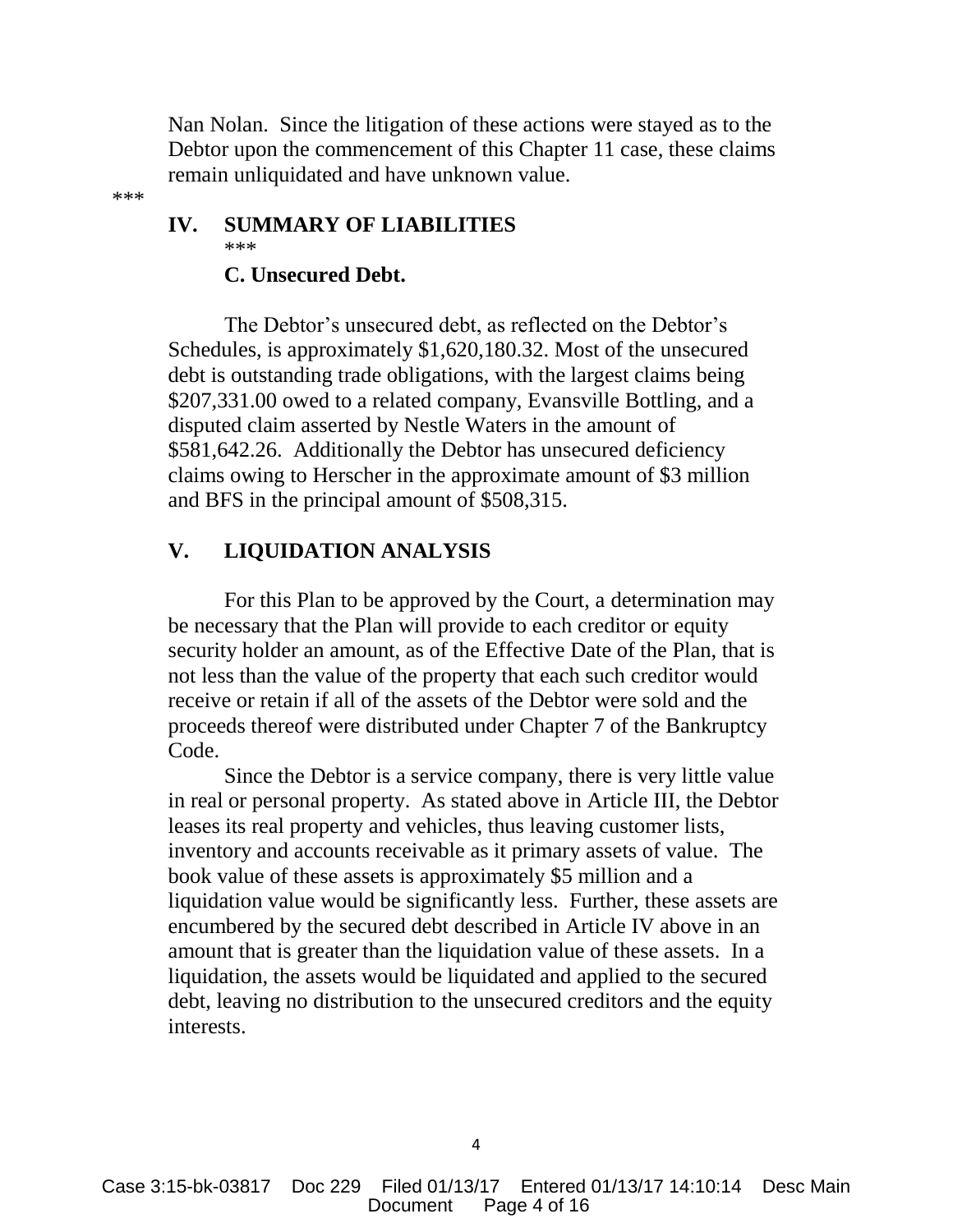# **VI. SUMMARY OF PLAN**

#### **A. Payment of Claims.** \*\*\*

Class 5. Class 5 consists of all Allowed Unsecured Claims that are not otherwise included in another Class herein and shall include the unsecured deficiency claim of State Bank of Herscher and the Allowed Claim of Business Finance Services. Except as otherwise provided below, these Claims shall be paid in the aggregate amount equal to ten percent (10%) of the Allowed Unsecured Claim in ten (10) semi-annual installments paid without interest over a period of five years with the first installment beginning on June 30, 2016 and thereafter on December 31, 2016 and then semi-annually until a final installment on December 31, 2020. \*\*\*

# **D. Implementation of the Plan.**

\*\*\*

Upon Confirmation, the Reorganized Debtor will retain all Property of the Estate, including Causes of Action as defined in the Plan. The Reorganized Debtor will have the power and authority to settle and compromise any Cause of Action or any Disputed Claim without further notice or Court approval.

[ECF Doc. 169.]

The Debtor's Amended and Restated Plan ("Plan") dated February 9, 2016 [ECF Doc. 203] provides in relevant part:

# **ARTICLE II DEFINITIONS**

\*\*\*

2.03 "Allowed Claim" shall mean payable under the Plan in the amount allowed for payment under the Bankruptcy Code. For the purposes of this Plan, a Claim will be deemed an Allowed Claim as follows: (i) the amount scheduled by the Debtors and not otherwise marked by the Debtor as being contingent, disputed or unliquidated, or (II) the amount evidenced by a proof of claim filed with the Court as of the Effective Date of the Plan. Any Claim or Administrative Expense that is the subject to an objection filed by any party in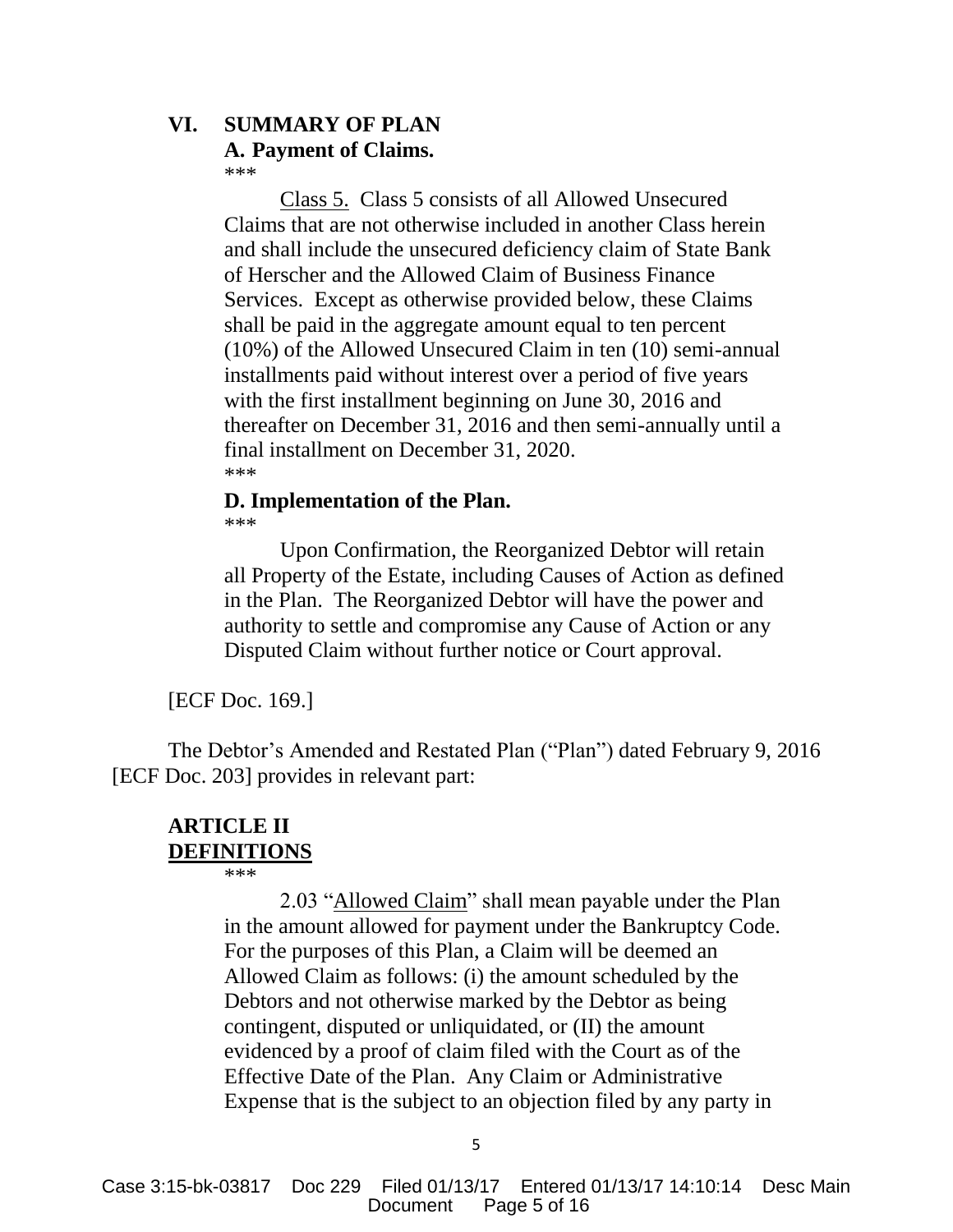interest as to its amount shall not be an Allowed Claim in any amount for purposes of distribution until the objection has been resolved by agreement or final order. \*\*\*

2.07 "Causes of Action" shall mean all claims that the Debtor had as of the Effective Date of the Plan against any party, including, but not limited to claims against State Bank and Nestle Waters North America, Inc. in the litigation further described in Debtor's Disclosure Statement. \*\*\*

2.22 "Property" shall mean all assets in which any Debtor has an interest as of the Effective Date of the Plan, plus, unless otherwise stated herein, assets acquired after the Date of Filing.

\*\*\*

# **ARTICLE IV TREATMENT OF ADMINISTRATIVE EXPENSE CLAIMS AND U.S. TRUSTEE FEES**

\*\*\*

Class 5 Allowed Unsecured Claims

Class 5 shall consist of all Allowed Unsecured Claims that are not otherwise included in another Class herein and shall include the unsecured deficiency claim of State Bank of Herscher and the Allowed Claim of Business Finance Services. Except as otherwise provided below, these Claims shall be paid in the aggregate amount equal to ten percent (10%) of the Allowed Unsecured Claim in ten (10) semi-annual installments paid without interest over a period of five years with the first installment beginning on June 30, 2016 and thereafter on December 31, 2016 and then semi-annually until the final installment on December 31, 2020.

\*\*\*

#### **ARTICLE VIII**

### **MEANS FOR IMPLEMENTATION OF THE PLAN**

\*\*\*

8.02 Transfer of Assets. As of the Effective Date of the Plan and except as otherwise provided herein, all Property of the Debtor will be transferred to the Reorganized Debtor free and clear of all claims, including the Causes of Action except as otherwise provided herein.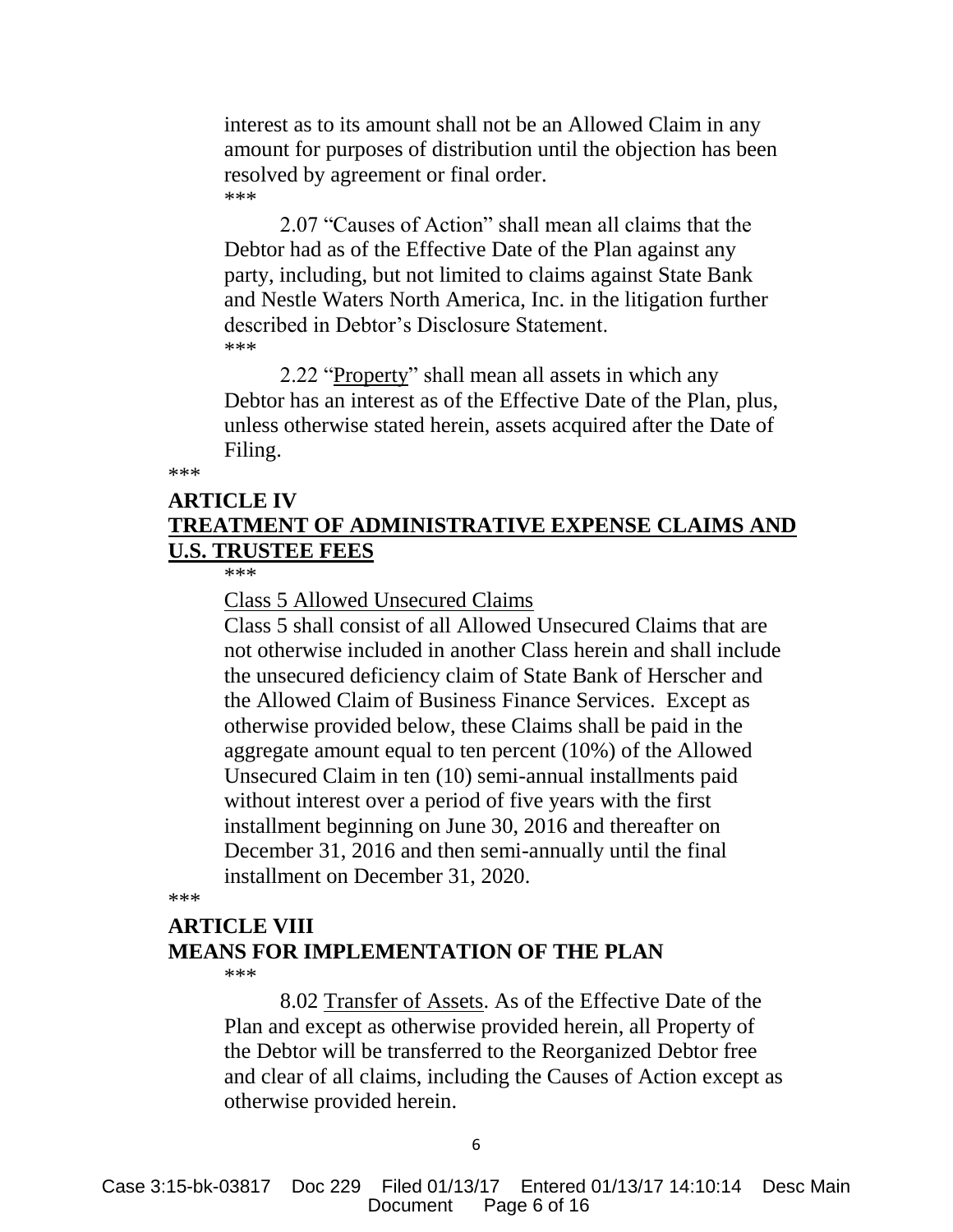\*\*\*

# **ARTICLE IX GENERAL PROVISIONS**

\*\*\*

9.02 Retention of Claims. Pursuant to § 1123(b)(3)(B) of the Code, the Reorganized Debtor shall retain each and every claim, demand or cause of action whatsoever which the Debtor may have had power to assert immediately prior to Confirmation, including without limitation, actions for the avoidance and recovery pursuant to § 550 of the Code of transfers avoidable by reason of §§ 544, 545, 547, 548, 549 or 553(b) of the Code. To the extent permitted by applicable law, these actions may be pursued by the Reorganized Debtor after Confirmation and may be commenced or continued in any appropriate court or tribunal for the enforcement of same. \*\*\*

9.08 Binding Effect. The rights and obligations of any entity named or referred to in this Plan will be binding upon, and will inure to the benefit of the successors or assigns of such entity. [ECF Doc. 203]

### **Analysis**

### **A. Summary Judgment**

Summary judgment is appropriate when "the pleadings, depositions, answers to interrogatories, and admissions on file, together with the affidavits, if any, show that there is no genuine issue as to any material fact and that the moving party is entitled to a judgment as a matter of law." FED. R. CIV. P. 56(c); *Cellotex Corp v. Catrett*, 477 U.S. 317, 322, 106 S. Ct. 2548, 91 L. Ed. 2d 265 (1986); *Booker v. Brown & Williamson Tobacco Co., Inc.*, 879 F.2d 1304, 1310 (6<sup>th</sup> Cir. 1989). The court is not to "weigh the evidence and determine the truth of the matter, but to determine whether there is a genuine issue for trial." *Browning v. Levy*, 283 F.3d 761, 769 (6th Cir. 2002) (quoting *Anderson v. Liberty Lobby, Inc*., 477 U.S. 242, 249, 106 S. Ct. 2505, 91 L. Ed. 2d 202 (1986)). "A genuine issue for trial exists only when there is sufficient 'evidence on which the jury could reasonably find for the plaintiff'" *Id*. (quoting *Liberty Lobby*, 477 U.S. at 252).

7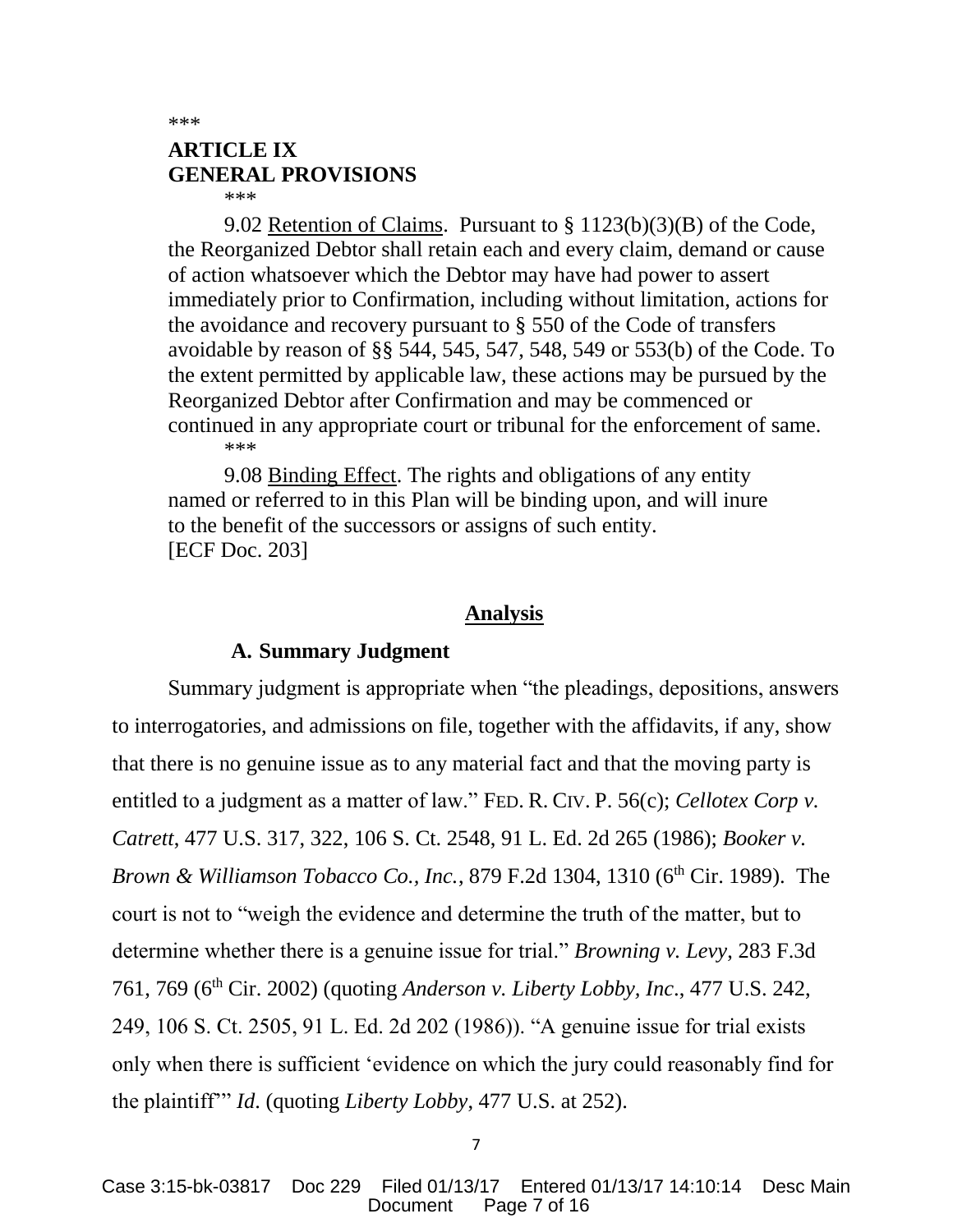Here, the parties agree, and the court finds, that there are no disputed facts of a material nature, therefore, this matter is ripe for summary judgment.

### **B. Legal Issues**

#### **(1)Core Proceeding**

As to the first issue, the district court concluded that interpretation of the Order was a core proceeding. The case law overwhelmingly supports this conclusion. *See, e.g., In re Sunnyland Farms, Inc*., No. 14-10231-t11, 2016 WL 1212723, \*2 (Bankr. D.N.M. Mar. 28, 2016) ("There is little question that interpretation of the language of a confirmed plan involving distribution to creditors is within the core jurisdiction of the Court.") (citing *In re Allegiance Telecom, Inc*., 356 B.R. 93, 98 (Bankr. S.D.N.Y. 2006); *In re Thickstun Bros. Equip. Co*., 344 B.R. 515, 522 (B.A.P. 6th Cir. 2006); *Donaldson v. Bernstein* (*In re Donaldson*), 104 F.3d 547 (3d Cir. 1997) (interpretation of the plan will have the requisite close nexus to the bankruptcy case). Therefore, this court may conduct appropriate proceedings and enter a final order in this matter. 28 U.S.C.  $§ 157(b)(1).$ 

### **(2)Lack of Jurisdiction**

 $\overline{a}$ 

As to the second issue, to the extent Nestle challenges the court's jurisdiction as to the "related to" status of the claim asserted by the reorganized Debtor in the Arbitration ("Arbitration Claim"), 28 U.S.C. § 1334(b) states, in part, as follows:

the district courts shall have original but not exclusive jurisdiction of all civil proceedings arising under title 11, or arising in or related to cases under title 11. (Emphasis added).<sup>2</sup>

<sup>&</sup>lt;sup>2</sup> The District Court for the Middle District of Tennessee has referred all bankruptcy cases to this court pursuant to 28 U.S.C. § 157(a).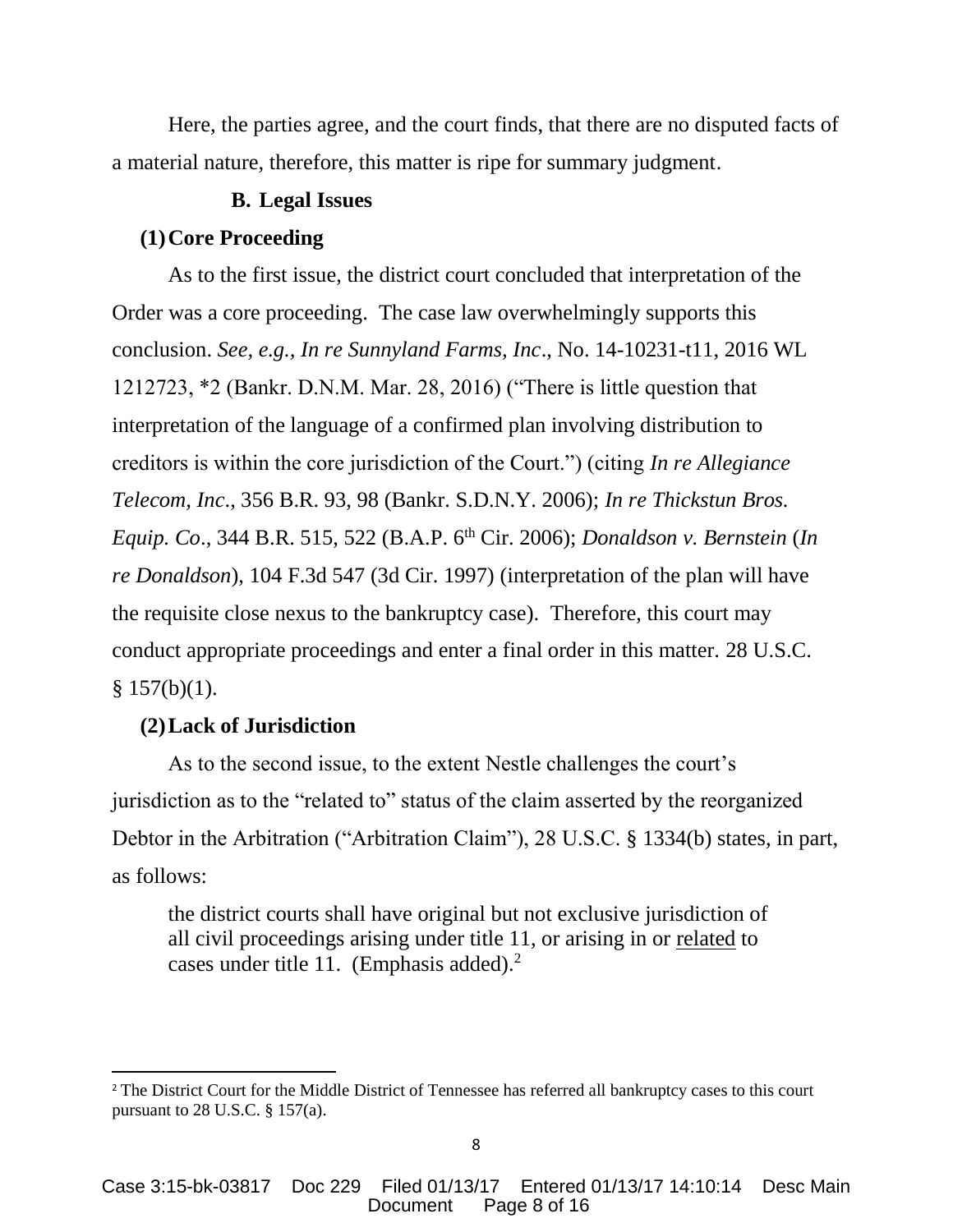Of the jurisdictional sources provided by 28 U.S.C. § 1334, "related to" jurisdiction is the broadest. It is intended to "grant comprehensive jurisdiction to the bankruptcy courts so that they might deal efficiently and expeditiously with all matters connected to the bankruptcy estate." *Celotex Corp v. Edwards*, 514 U.S. 300, 308, 115 S. Ct. 1493, 1499, 131 L. Ed. 2d 403 (1995), *see also H.R.Rep. No*. 95-595, pp. 43-48 (1977). Moreover, it is well settled that "the Bankruptcy Court . . . [has] jurisdiction to interpret and enforce its own prior orders." *Travelers Indemnity Co. v. Bailey*, 557 U.S. 137, 151, 129 S. Ct. 2195, 174 L. Ed. 2d 99 (2009), *In re Lacy*, 304 B.R. 439, 444 (D. Colo. 2004) ("After confirmation, the Bankruptcy Court retains jurisdiction to interpret, enforce, or aid the operation of a plan of reorganization."). This is not a case where the court is being asked to rule on the merits of a cause of action. All this court is being asked to do is interpret its own order and accordingly, the court has jurisdiction to enter judgment in this matter.

# **(3)The Effect of the Doctrines of Waiver, Estoppel, Laches and/or Ratification on the Debtor's Claims Against Nestle**

Although Nestle did not address these issues in the context of this summary judgment motion, it is unclear whether Nestle intended to waive these issues. Moreover, the Debtor did address each, therefore, the court will attend to each in turn.

#### **a. Waiver**

Waiver is the voluntary relinquishment of a known right. *See Patton v. Beardon*, 8 F.3d 343, 346 (6<sup>th</sup> Cir. 1993); *In re B.J. Thomas, Inc.*, 45 B.R. 91, 95 (Bankr. M.D. Fla. 1984); *In re Erickson Retirement Communities, LLC*, 425 B.R. 309 (Bankr. N.D. Tex. 2010). Here, the Debtor has taken no steps to voluntarily relinquish its rights under the Arbitration Claim, and no provision of the Plan or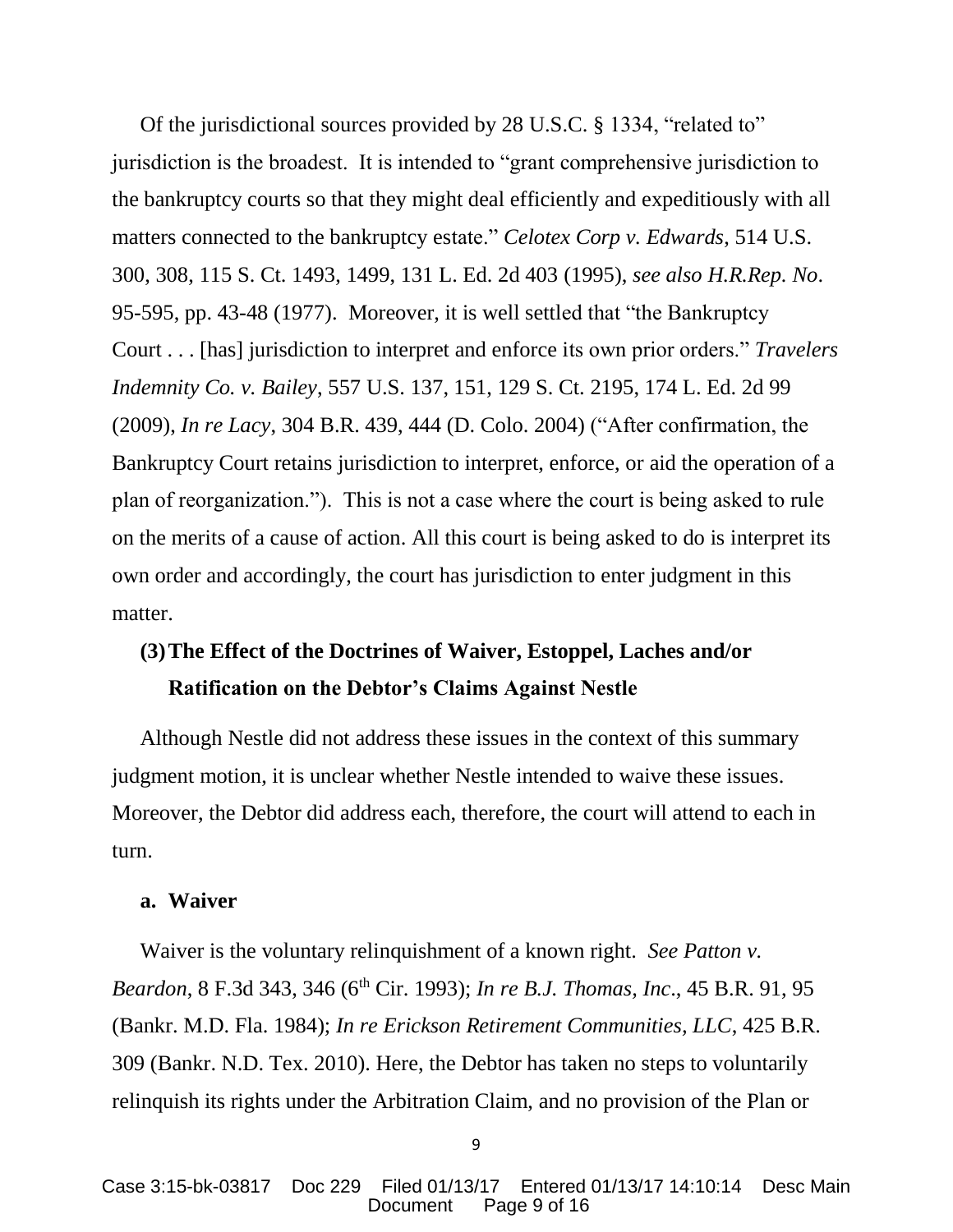Disclosure Statement suggests otherwise. To the contrary, the Debtor specifically referred to the Arbitration Claim as a transferred asset to the Reorganized Debtor. The Arbitration Claim is therefore not barred by waiver.

#### **b. Estoppel**

Like waiver, estoppel does not apply here. Estoppel occurs when the same parties or their privies are barred "from re-litigating in a later proceeding legal or factual issues that were actually raised and necessarily determined in an earlier proceeding." *In re Vinsant*, 539 B.R. 351, 357 (Bankr. E.D. Tenn. 2015). Nothing in the Order suggests a determination of the Arbitration Claim, consequently, estoppel does not apply here.

### **c. Laches**

The essence of the doctrine of laches is that a party has unreasonably delayed asserting a cause of action, and that the other party has suffered prejudice due to that delay. *In re Mandrell*, 39 B.R. 455 (Bankr. M.D. Tenn. 1984). The Debtor asserted the Arbitration Claim prior to filing this Chapter 11 case. Further, the Debtor referred to the claim in the Plan and the Disclosure Statement, thereby expressing its intention to transfer the Arbitration Claim to the reorganized Debtor. Moreover, Nestle could not have been prejudiced even if the Plan and Disclosure Statement were not straightforward and clear on the transfer of the Arbitration Claim. Nestle chose not to file a proof of claim, vote, or otherwise participate in the Debtor's case and confirmation of the Plan. Therefore, Nestle had taken no action in reliance of any statement made by the Debtor, and laches does not apply.

### **d. Ratification**

The Arbitration Claim is not barred by ratification. "Ratification" is defined in Black's Law Dictionary as, among other things, "A person's binding adoption of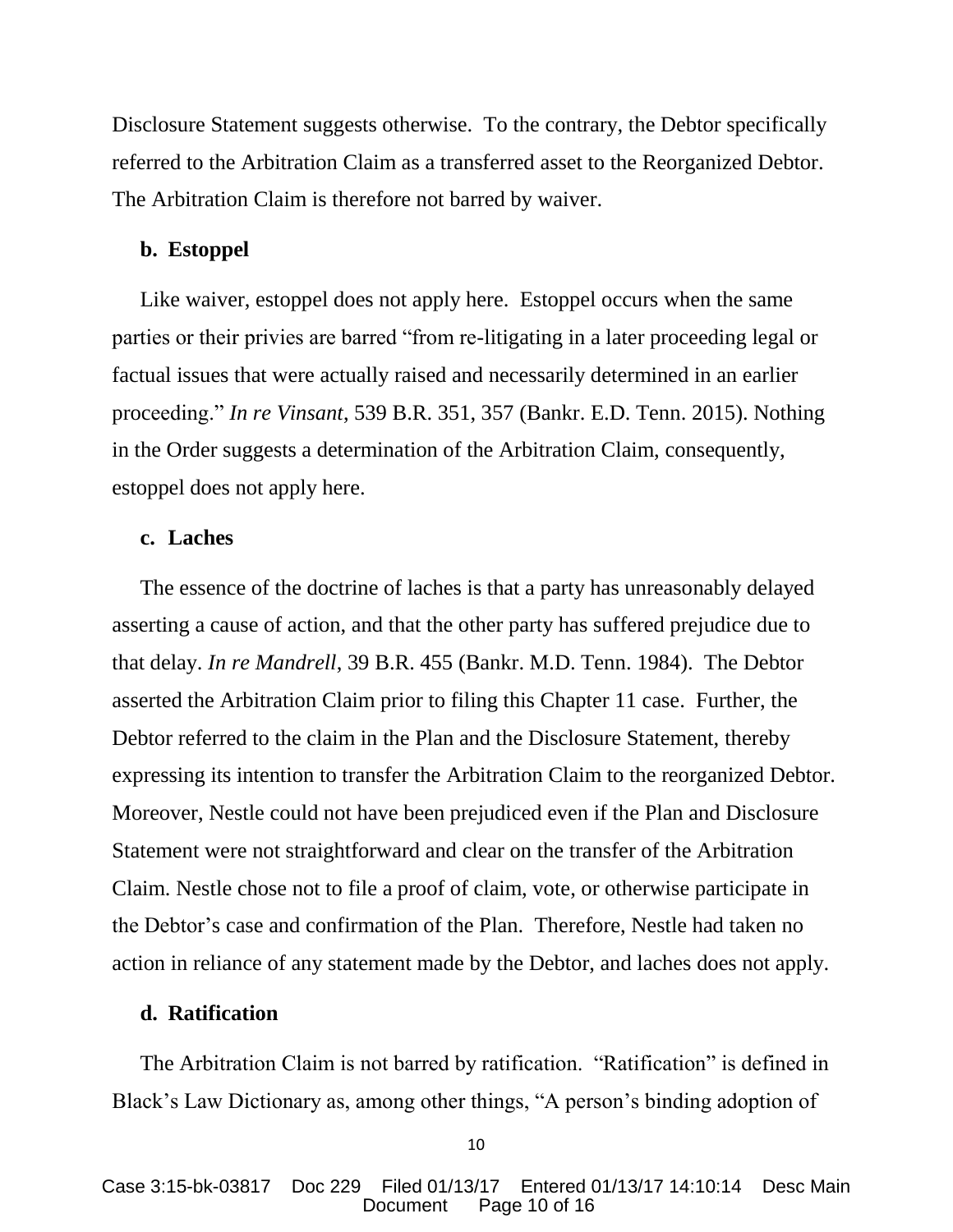an act already completed but either not done in a way that originally produced a legal obligation, or done by a third party having at the time no authority to act as the person's agent." *Ratification, Black's Law Dictionary* (10<sup>th</sup> ed. 2014). This theory does not make sense under these facts since no prior actions have been alleged to have been taken by the Debtor to bar the Arbitration Claim for which the Plan would ratify.

### **(4)***Res Judicata* **Effect of the Confirmed Plan**

Finally, essential to a determination in this case is the answer to the fundamental question of whether the Plan language was sufficient to preserve the Arbitration claims. The confirmation of a Chapter 11 plan of reorganization triggers the doctrine of *res judicata* as to causes of action held by the estate.

Such confirmation by a bankruptcy court "has the effect of judgment by the district court and *res judicata* principles bar relitigation of any issues raised or that could have been raised in the confirmation proceedings." *Id* citing *In re Chattanooga Wholesale Antiques, Inc.*, 930 F.2d 458, 463 (6<sup>th</sup> Cir. 1991).

*Browning v. Levy*, 283 F.3d 761, 772 (6<sup>th</sup> Cir. 2002).

In order to overcome the *res judicata* effect of plan confirmation on estate assets consisting of causes of action, the Plan must reserve the right of the reorganized debtor to retain those actions. Section 1123(b)(3) codifies such preservation, providing that a Chapter 11 plan may:

provide for-(A) the settlement or adjustment of any claim or interest belonging to the debtor or to the estate; or (B) the retention and enforcement by the debtor, by the trustee, or by a representative of the estate appointed for such purpose, or any claim or interest[.]

11 U.S.C. § 1123(b)(3).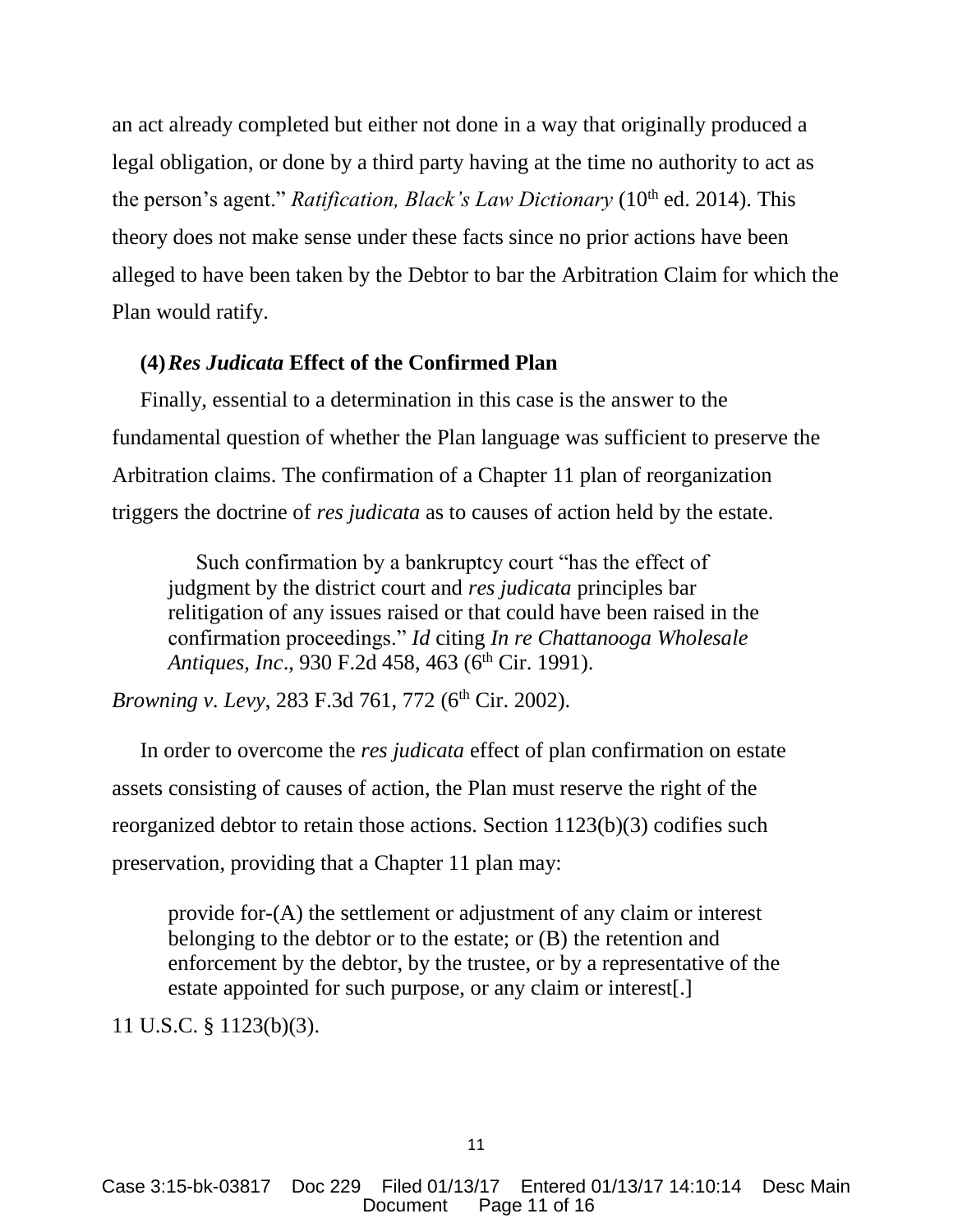Retention of claims under a plan of reorganization does not occur automatically. Section 1123(b)(3)(B) provides: "a plan *may* . . . provide for . . . the retention and enforcement by the debtor" of any claim or interest belonging to the debtor or the estate. 11 U.S.C. § 1123(b)(3)(B) (emphasis added). It is therefore permissive and must be articulated in the Plan.

The specificity of that articulation is the subject of controversy amongst the circuits. "What constitutes an effective reservation of claims in a chapter 11 plan is a controversial question" upon which the "only area of agreement" is that a plan can in fact reserve claims by virtue of § 1123(b)(3)(B). *In re Commercial Loan Corp*., 363 B.R. 559, 567 (Bankr. N.D. Ill. 2007). The standards fall into roughly three camps, "the first maintaining that general reservations of claims are sufficient. . . . The other two camps require some degree of specificity (ranging from precise identification of each claim to a description of merely the categories of claims reserved) but differ as to the legal basis for that requirement; one camp bases it on principles of *res judicata* and the other on the 'notice' function served by section 1123(b)(3)(B*)." In re Equipment Acquisition Res*., 483 B.R. 823, 828- 829 (Bankr. N.D. Ill. 2012).

#### **a. Adequacy of Plan Provisions**

The Sixth Circuit has spoken on this issue and under certain circumstances requires some specificity in plan retention language. In *Browning v. Levy*, 283 F.3d 761 (6<sup>th</sup> Cir. 2002), the court dealt with language indistinguishable from that in section 9.02 of the Debtor's Plan here, and found that language to be insufficient to retain claims and defeat the application of *res judicata*. Such a blanket reservation was insufficient to advise the bankruptcy court and other parties to the case of the value of the debtor's claims. *Id.* at 775. By not identifying the claims by name, and failing to provide a value or a factual basis for the reserved claims, that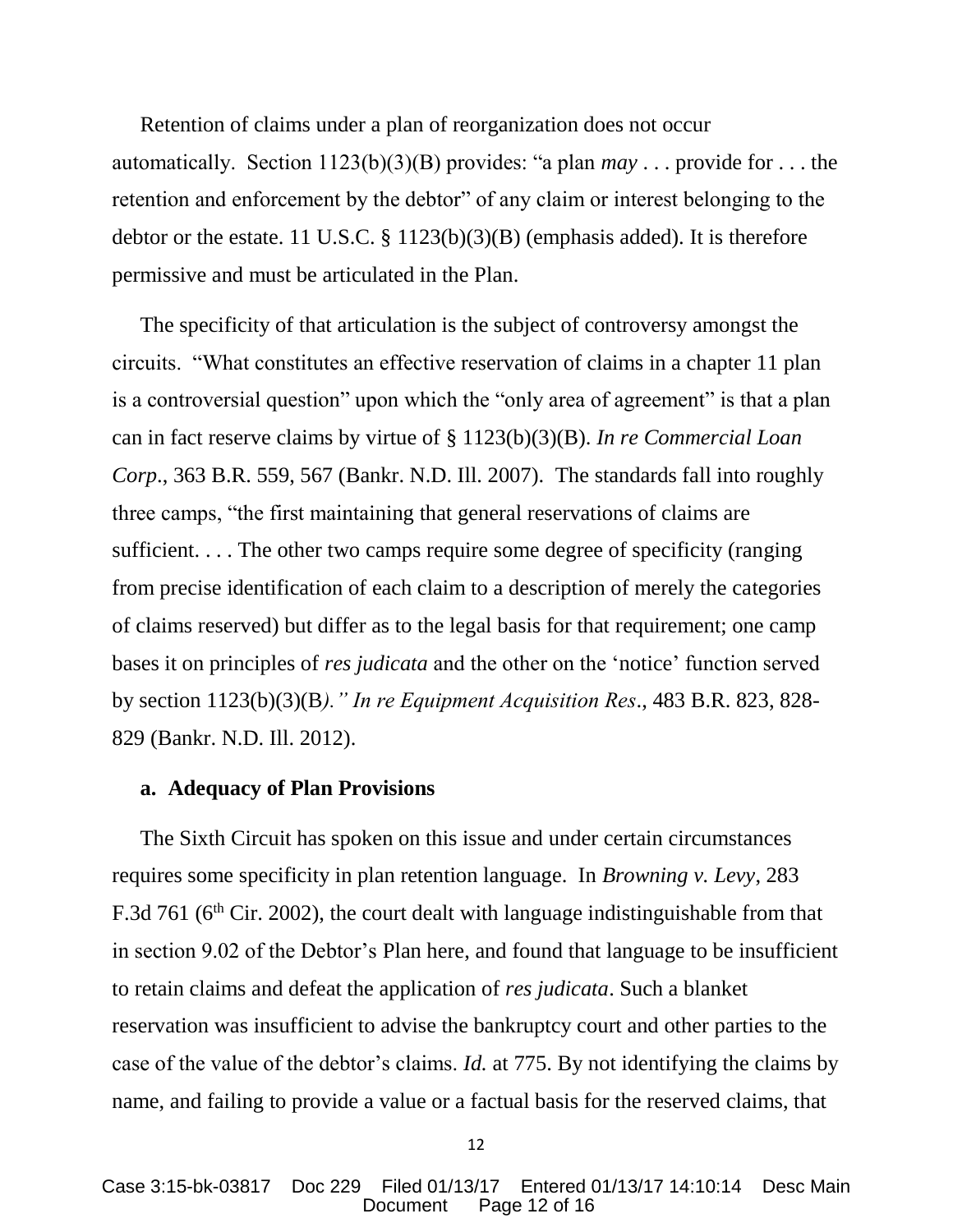section of the plan merely provided a blanket reservation and as such, failed to defeat the application of *res judicata* and reserve the claims*. Id.*

However, in *In re Penn Holdings*, the court considered the issue in light of *Browning* and determined that even a general reservation of claims, which by itself might lack the necessary specificity to reserve a cause of action, can be sufficient to survive *res judicata* based on the totality of the information contained in the plan and disclosure statement. 316 B.R. 495 (Bankr. M.D. Tenn. 2004). In *Penn Holdings*, the court analyzed the language and legislative history behind § 1123(b)(3). *Id*. The court determined that "[p]erhaps the rule to draw from *Browning* . . . is that a general reservation of 'causes of action' is not specific enough in the Sixth Circuit to avoid the *res judicata* effect of confirmation with respect to a malpractice action against counsel to the debtor or to the trustee." *Id.* at 503. In *Penn Holdings*, Judge Lundin construed *Browning* as follows:

*Browning* does not establish a general rule that naming each defendant or stating the factual basis for each cause of action are the only ways to preserve a cause of action at confirmation of a Chapter 11 plan. Read in the context of its history, § 1123(b)(3) protects the estate from loss of potential assets. It is not designed to protect defendants from unexpected lawsuits. The words sufficient to satisfy § 1123(b)(3) must be measured in the context of each case and the particular claims at issue: Did the reservation allow creditors to identify and evaluate the assets potentially available for distribution?

*Id.* at 504. In *Penn Holdings*, the Debtor's blanket language regarding the retention of preference actions, taken in conjunction with the disclosure statement and the liquidation analysis attached to the plan, was sufficient to preserve preference actions to the reorganized debtor. *Id*. The same situation exists here. Although the Plan contains the same "blanket" language, the Plan specifically references provisions in the Disclosure Statement that make the Debtor's intent clear: the Arbitration Claim is reserved to the reorganized debtor.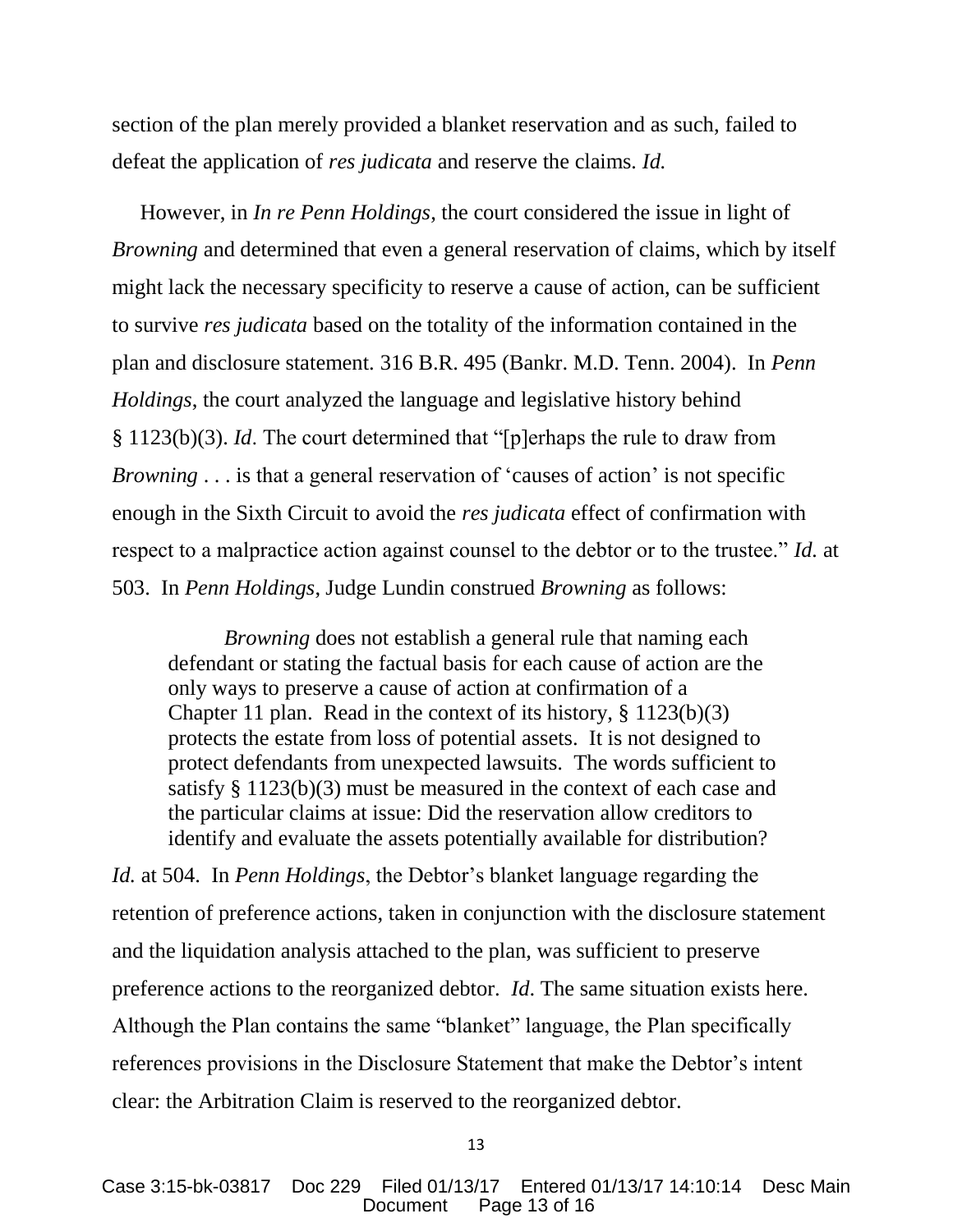Nestle makes much of the Debtor's failure to capitalize the term "causes of action" in section 9.02 of the Plan dealing with retention of claims. Nestle argues that although the Plan specifically reserves all "causes of action", it does not reserve all "Causes of Action" which is the term that includes the Arbitration Claim, and the failure to use the term as defined in section 2.07 of the Plan works to exclude the defined term and, therefore, the Arbitration Claim. However, the failure to capitalize the term is not fatal to the Debtor's retention of the Arbitration Claim. There are sufficient other references and information regarding the Arbitration Claim that clearly identify it as an asset the reorganized debtor intended to retain and pursue post-confirmation. As Judge Lundin put it:

Nothing in § 1123(b)(3) suggests such specificity is required. The history of § 1123(b)(3) suggests just the opposite—that preserving the value of preferences for distribution to creditors after confirmation should be easily accomplished in the plan without magic words or typographical traps.

*Id.* at 505. Although *Penn Holdings* dealt with the retention of avoidance actions, the basic reasoning applies here. Following the test articulated in *Penn Holdings*, this court must determine whether the reservation is sufficient to "allow creditors to identify and evaluate the assets potentially available for distribution," by reading all relevant Plan provisions in conjunction with the Disclosure Statement. *Id.* at 504. Here, when section 9.02 of the Plan is read in conjunction with section 8.02, other relevant plan provisions as designated above, and the Disclosure Statement, creditors are able to clearly see that the Arbitration Claim is expressly included among the means for implementing the Plan, and work to protect the estate from the loss of those assets that are in the form of causes of action. Furthermore, the language is sufficient to designate the Arbitration Claim as a reserved asset, and inform that upon resolution, the claim may be available for distribution. *Id.*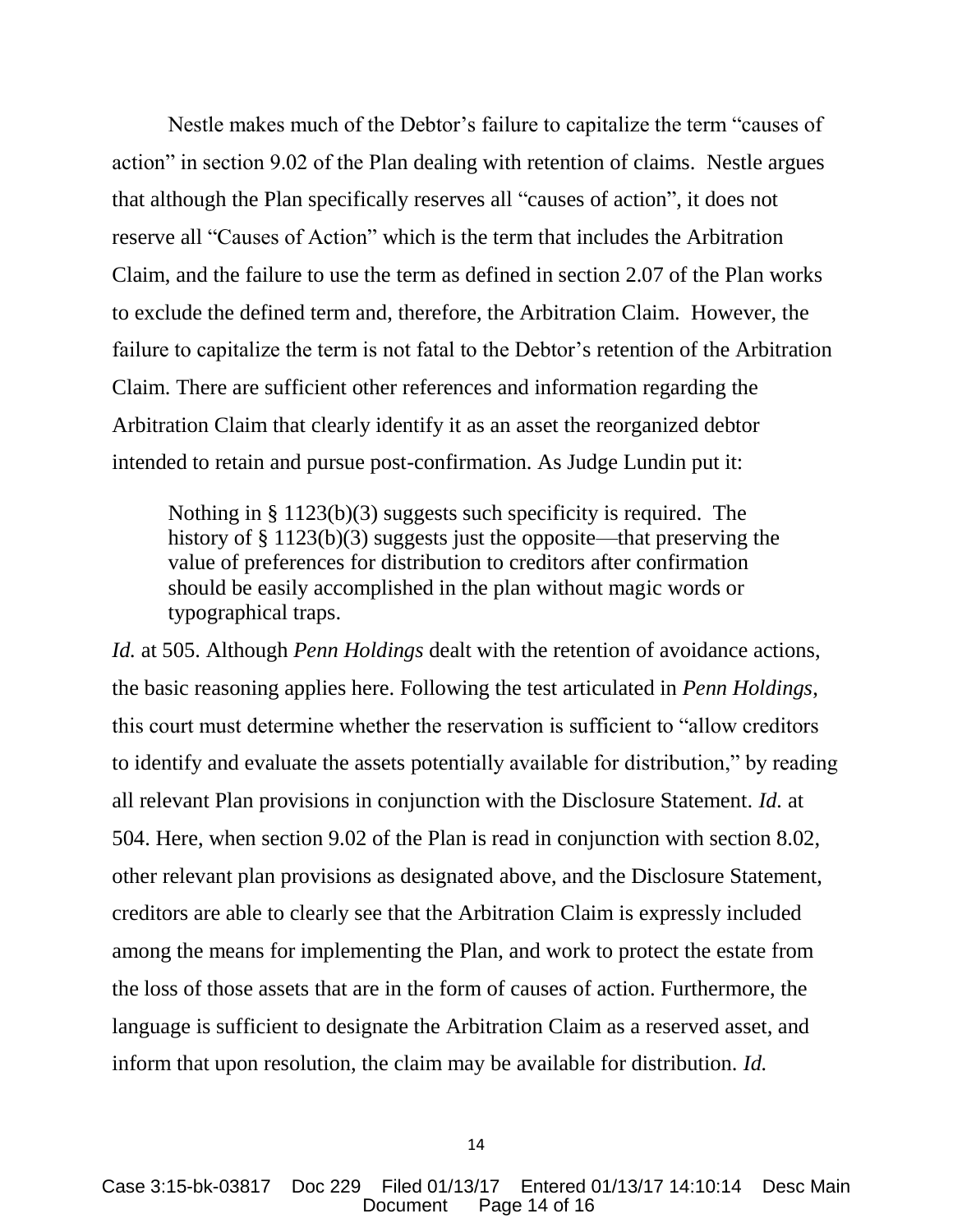### **Conclusion**

By applying the reasoning and analysis in *Browning* and *Penn Holdings*, it is clear that the language of the Plan, along with the Disclosure Statement, is sufficient to reserve the Arbitration Claim to the reorganized Debtor, thereby defeating the *res judicata* effect of plan confirmation. Judgment will be entered accordingly in favor of the Debtor.